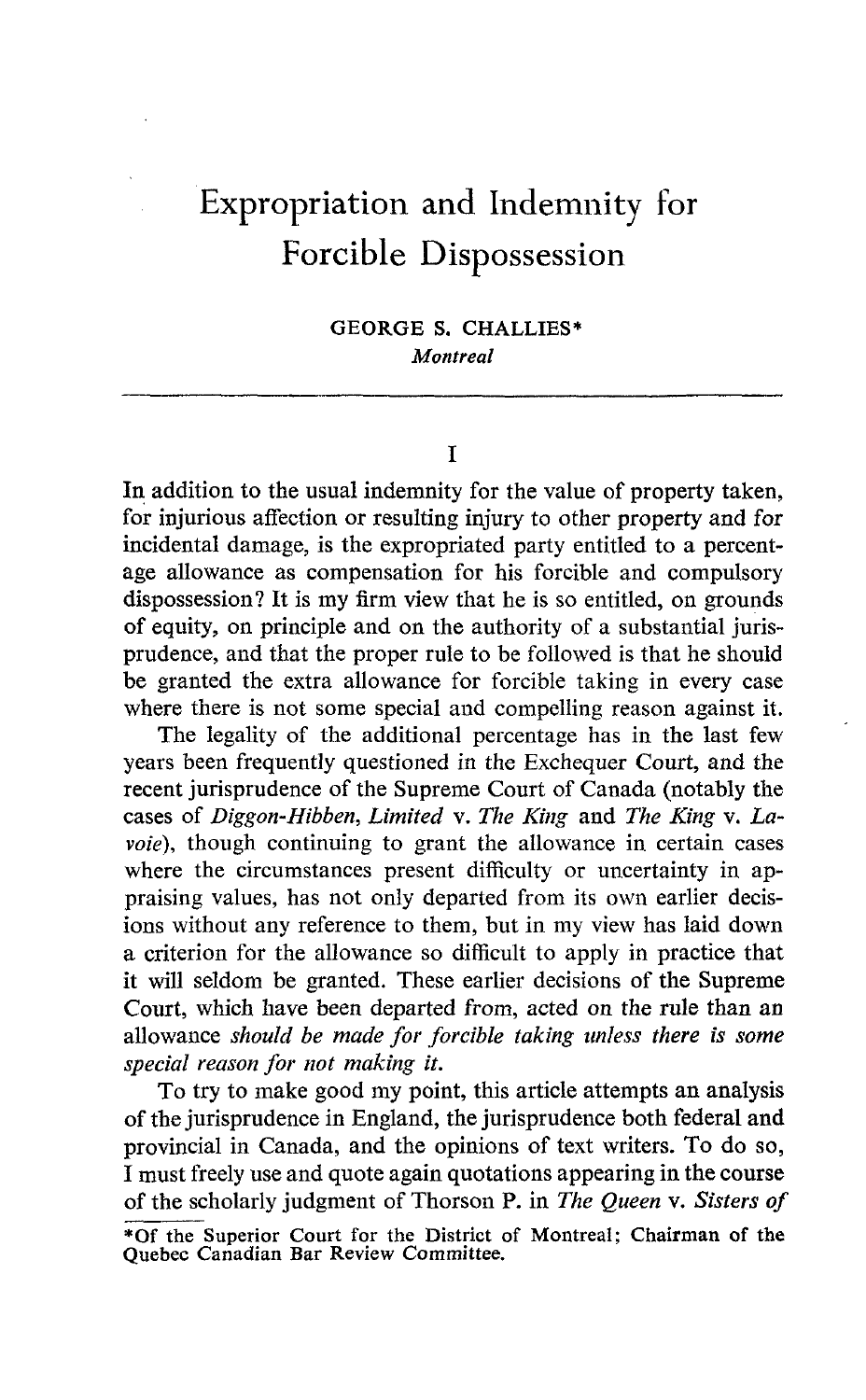## $19531$   $\therefore$  Expropriation and Indemnity 1117

Charity of Providence,<sup>1</sup> and adopt some of his affirmations-although over-all he finds support in the material for. his view that the extra grant is not justified in law, and I find in it justification for the suggested proper rule.

As Thorson P. points out, the practice of making an allowance for forcible dispossession appears to have originated in England before the Lands Clauses Consolidation Act of 1845, though no statute expressly authorized it . In that year a Select Committee of the Ifouse of Lords, studying the principles to be followed in assessing compensation, accepted the principle of special compensation for forced dispossession. It is difficult, says the report, to establish a fixed rate. The witnesses agreed that in practice they added to the marketable value of property taken a percentage because the taking was compulsory  $\overline{-a}$  percentage which varied with different witnesses, but:

. . . the committee are of opinion that a very high percentage, amounting to not less than 50  $\%$  upon the original value ought to be given in compensation for the compulsion only to which the seller is bound to submit, the severance and the damage being distinct considerations.  $\dots$ <sup>2</sup>

After noting that it is often necessary to consider the property, not merely as a source of revenue, but as having been embellished and enjoyed by the owner for his pleasure and recreation, the report adds

Public advantage may require all these private considerations to be sacrificed; but as it is the only ground on which a man can be justly deprived of his property and enjoyments, so, in the case of railways, though the public may be considered ultimately the gainers, the immediate motive for their construction is the interest of the speculators, who have no right to complain of being obliged to purchase, at a somewhat high rate, the means of carrying on their speculation. $2$ 

English text writers found fifty per cent to be too high. The opinion was expressed in *Lloyd on Compensation* in 1895<sup>3</sup> that ten per cent for house property and up to twenty-five per cent for agricultural property was more appropriate, and in Hudson's Law of Compensation, in  $1905<sup>4</sup>$  is found the same general, opinion, though the percentage should, it is suggested, be applied to the value of

a.

 $1$  The Queen v. Sisters of Charity of Providence, [1952] Ex. C.R. 113,

at pp. 132 et seq.<br>
<sup>2</sup> Quoted by Thorson P. at p. 132 of his judgment.<br>
<sup>3</sup> (6th ed.) p. 71.<br>
<sup>4</sup> (1905), Vol. 1, p. civii. See also Browne and Allen, The Law of Com-<br>
pensation (2nd ed.) p. 97.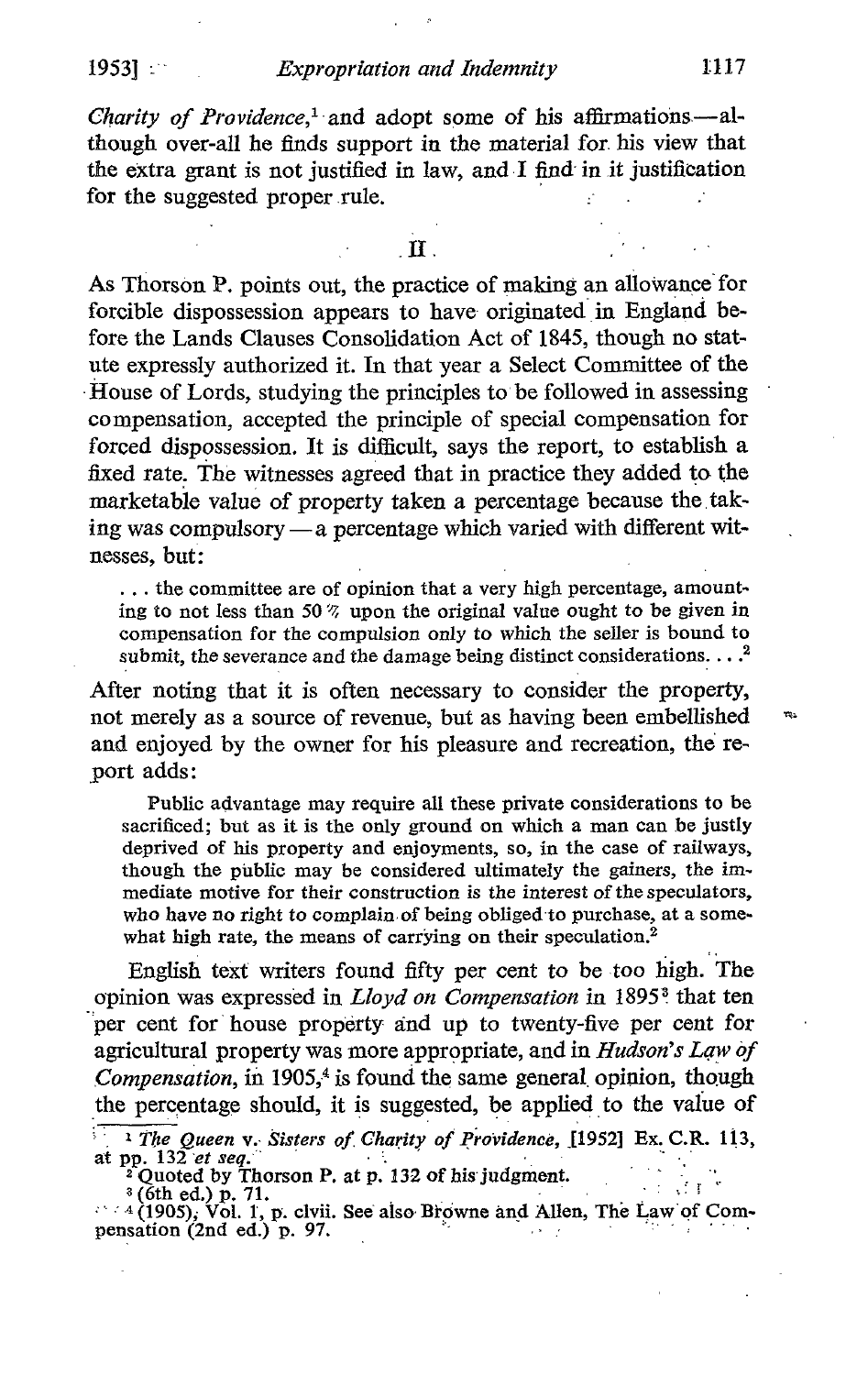the land exclusive of any allowance for injurious affection. Cripps, the leading English text writer on compensation, in his 1905 edition (the earliest edition available in Montreal) speaks of the "customary addition of 10 percent", though stating that:

The fact that lands have been taken under compulsory process does not alter the principle of valuation, and the customary addition of 10 percent can only be justified as a part of the valuation and not as an addition thereto. In practice the 10 percent is applied to the value of lands only, and not to incidental damage; this percentage may be taken to cover various incidental damage:  $\ldots$ <sup>5</sup>

The jurisprudence in England and Ireland, though the cases are few, recognizes the allowance either expressly or impliedly. $6$  Indeed the practice was so generally accepted in England even in 1870 that section 43 of the Tramways Act' provided that, if a local authority exercised its statutory right to take over a private tramways company after a certain number of years on payment of compensation, no allowance would be made for compulsory sale in fixing the compensation. Estey J., in Diggon-Hibben, Limited  $v$ . The King, held:

The allowance for compulsory taking is founded upon <sup>a</sup> long established practice in the Courts and is granted as part of the compensation. It is a factor in the compensation separate and apart from what would be included as disturbance allowance . So well established was the practice in Great Britain that as early as 1890 when it was deemed undesirable to make this allowance in connection with certain properties a statute was enacted to that effect (s. 21, of the Housing of the Working Classes Act, 1890, 53 & 54 Vict., c. 70). It was there provided that when land was taken in an unhealthy area `no additional allowance in respect of compulsory purchase' shall be made. The distinction between the allowance for disturbance and that for compulsory taking was emphasized in Great Britain in 1919 with the Acquisition of Land (Assessment of Compensation Act, 1919) where in sec . 2(1) it is specifically provided that an allowance for compulsory taking is not permitted under that Act while in Sec. 2(6) it is specifically provided that rule 2 should not affect the allowance for disturbance.<sup>8</sup>

The point being made by Estey J. was that, the accepted practice being so established, where for special reasons it was deemed

<sup>s</sup> (5th ed., 1905) p. <sup>111</sup> . To the same effect is Arnold, The Law of Damages and Compensation (2nd ed., 1919) p. 248, and Halsbury (2nd ed.), Vol. VI, no. 45, p. 47.

<sup>&</sup>lt;sup>6</sup> Lock v. Furze (1865), 19 C.B.N.S. 94; In Re Wilkes Estate (1880), 16<br>Ch. D. 597; Jervis v. Newcastle Waterworks (1896-97), 13 T.L.R. 14 and<br>312; In Re Athlone Rifle Range (1902), 1 Ir. R. 433; Lord Mayor of Dublin<br>202

v. *Dowling* (1880), L.R. Ir. 6 Q.B. 502.<br>
7 (1870) 33-34 Vict., c. 78.<br>
8 [1949] S.C.R. 712, at pp. 719-720. See also *Re West Canadian Hydro*<br>
Corp., [1950] 3 D.L.R. 321, at p. 433.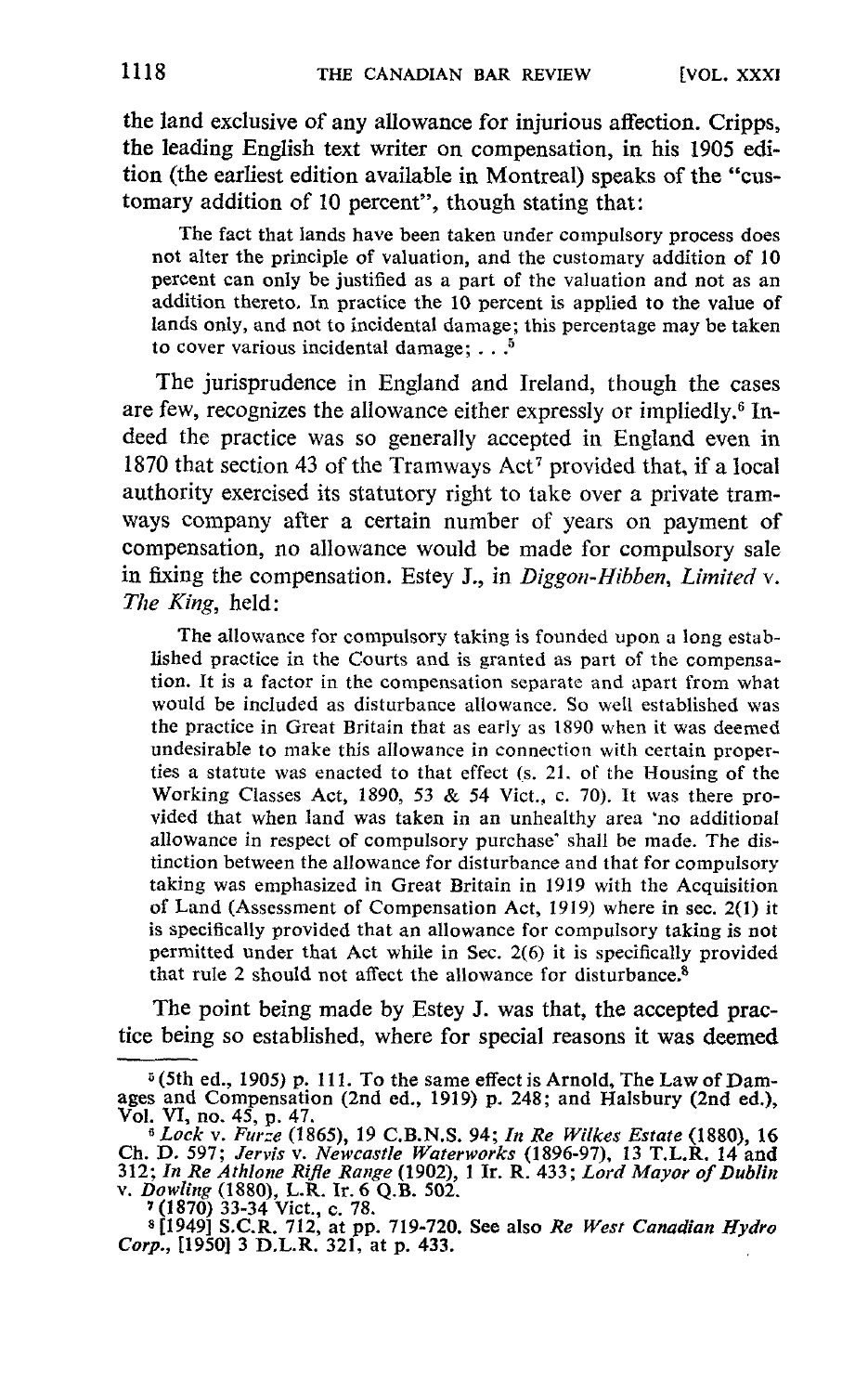undesirable it had to be cancelled expressly by statute. And Cripps clearly states the distinction clearly states the distinction..

In cases where land is taken compulsorily by Government departments or local or public authorities, the Acquisition of Lands Act, 1919, applies and section 2 of that Act specifically enacts that no additional allowance shall be made for compulsory purchase.

#### And again:

In cases coming within the provisions of the Lands Clauses Act;  $1845$ , a sum of 10 percent in England is always added to the value of the land taken compulsorily. Where land is taken compulsorily by a. Government department or a local or public authority no such extra sum can be granted by the official arbitrator. $9$ 

 $\mathbf{m}^{\pm}$ 

Express statutory authority has never existed in Canada for the long established practice of granting an allowance for compulsory taking in expropriation by or on behalf of the federal government. The earliest reference to an existing practice of which I am aware occurs in the 1904 judgment of Burbridge J. in Symonds v. The King, where he said :

With regard to an allowance, which is now usually put at ten percent, for the compulsory taking, <sup>I</sup> am of opinion that it should only be added in cases where the actual value of lands can be closely and accurately determined. Where that cannot be done, and where the price allowed is liberal and generous there is, I think, no occasion to add anything for the compulsory taking.10

And the judgment concludes with an award for the value of the land taken and for an added ten per cent for the compulsory taking. Subsequent to this judgment the allowance was made in a large number of Exchequer Court decisions by Burbridge, Cassels Audette, Angers and MacLean JJ., without any particular comment or explanation, other than that the land had been taken against the will of the owner.<sup>11</sup> In some cases more detailed reasons

<sup>9</sup> Cripps on Compensation (8th°ed., 1938) pp. 214, 265.<br><sup>10</sup> (1904); 8 Ex. C.R. 319, at p. 322.<br><sup>11</sup> *Clo. 33* Ex. C.R. 319, at p. 322. C.B. 308, at p. 323. *The King yi* 

<sup>11</sup> The King v. Dodge (1907), 10 Ex. C.R. 208, at p. 222; The King v. Condon (1910), 12 Ex. C.R. 275, at p. 282; The King v. Moncton Land,  $C_{\text{conv}}(1012)$ , 12 Ex. C.B. 531, at p. 535; The King v. Kandall (1914) Company (1912), 13 Ex. C.R. 521, at p. 525; The King v. Kendall (1914), 14 Ex. C.R. 71, at p. 85, affirmed by the Supreme Court in an unreported<br>independent of Ottober 2014, 1913,  $T_t$ , Kingan Edgards u.1914), 14 Ex. G.B. judgment on October 29th, 1912; The King v. Falardeau (1914), 14 Ex. C.R. 265, at p. 284, affirmed by the Supreme Court in an unreported judgment on November 12th, 1913; The King v. New Brunswick Railway Company Company (1914), 14 Ex. C.R. 491, at p. 497; The King v. Bickerton (1916), 15 Ex. C.R.<br>61, at p. 67; The King v. College de St. Boniface (1916), 15 Ex. C.R. 68, at p. 73; The King v. Loggie. (1916), 15 Ex. C:R. 80, at p. 89; The King v.<br>Wilson (1916), 15 Ex. C:R. 393, at p. 391; The King v. Boy (1916), 15 Ext. Wilson (1916), 15 Ex. C.R. 283, at p. 301; The King v. Roy (1916), 15 Ex!<br>C.R. 472, at p. 485; *The King v. Peters* (1916), 15 Ex. C.R. 462, at p. 470;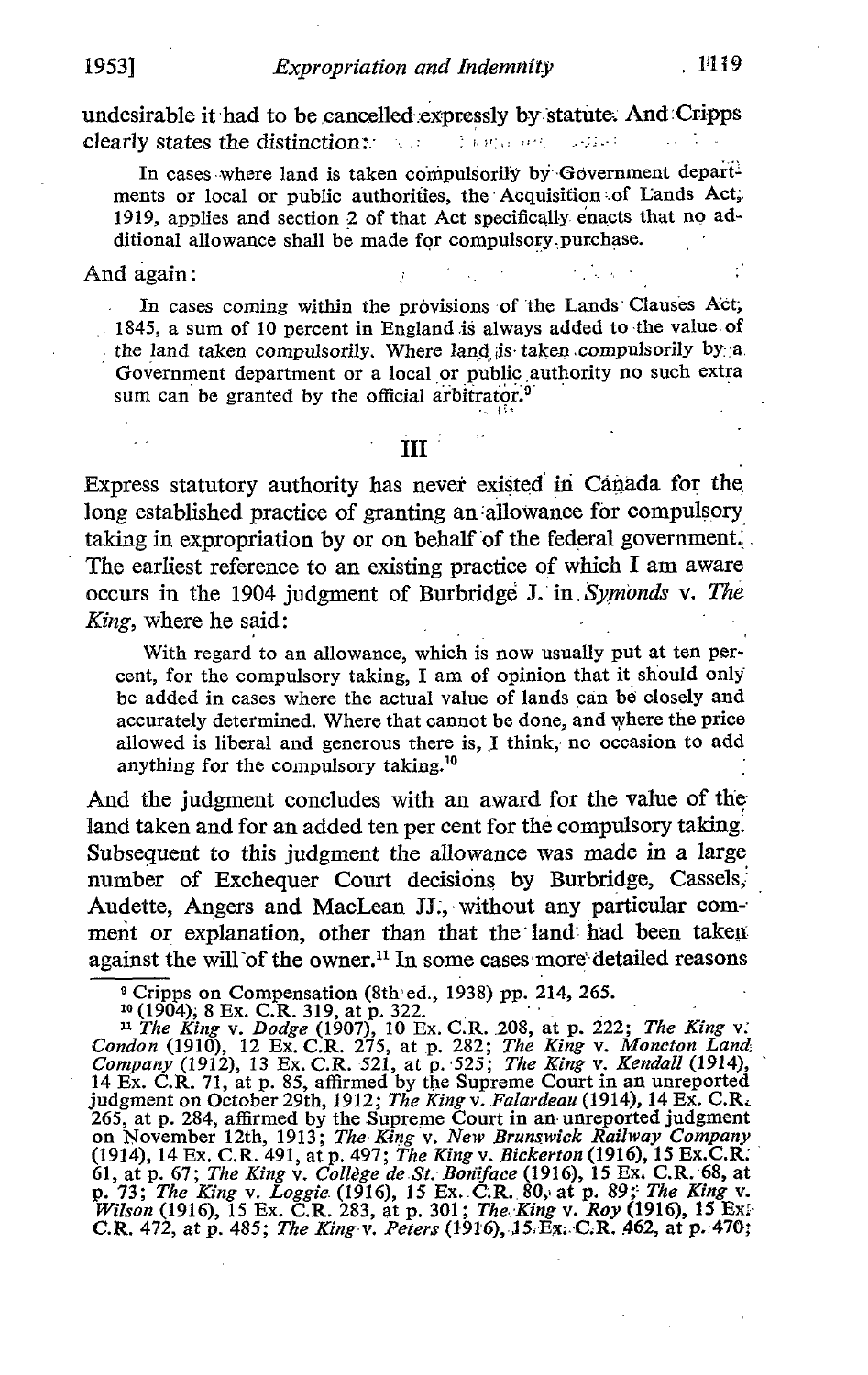were advanced for the allowance, such as, "to recoup the purchaser for certain contingent items which cannot be taken into  $account$ ";<sup>12</sup> to cover the expenses of moving, contingencies and goodwill;<sup>13</sup> and for the goodwill of a hotel and any other loss incidental to closing down a going concern. $<sup>14</sup>$ </sup>

The allowance was not made in all cases and was refused where the court considered that for special reasons no grant should be made. Among the reasons given for refusing an allowance for forcible taking were that "the Crown had acted liberally in not exacting the full claim which it might have set up for the increased value to the various lands arising by reason of the works"; $15$  that "the owners . . . for a number of years were endeavouring to part with their property";<sup>16</sup> that the property had been purchased or

The King v. Woodlock (1916), <sup>15</sup> Ex. C.R. 429, at p. 435; The King v. Canadian Pacific Lumber Company (1916), 15 Ex. C.R. 350, at p. 357; The King v. Ross (1916), 15 Ex. C.R. 33, at p. 36; The King v. Carslake Hotel Co. (1918), 16 Ex. C.R. 24, at p. 33, affirmed by the Supreme Court in an unreported judgment, June 13th, 1916; The King v. Hearn(1918), 16 Ex. C.R. 146, at pp. 172, 174,  $\frac{1}{2}$ <br>at pp. 172, 174, 175; The King v. Studd (1918), 16 Ex. C.R. 365, at p. 374;<br>The King V. King (1918), 17 F. The King v. King (1918), 17 Ex. C.R. 471, at p. 481, affirmed by the Sup-<br>reme Court in an unreported judgment on December 11th, 1916; The King<br>v. Hudson Bay Co. (1918), 17 Ex. C.R. 441, at p. 445; Fugère v. The King (1918), <sup>17</sup> Ex. C.R. 1, at p. 17, The King v. Torrens (1918), <sup>17</sup> Ex. C.R. 19, at pp. 30, 31; The King v. Northfield Coal Co. (1918), 17 Ex. C.R. 32, at p. 45; The King v. Vassie & Company, Limited (1918), 17 Ex. C.R. 75; Belanger v. The King (1918), 17 Ex. C.R. 333, at p. 350, affirmed by the Supreme Court in an unreported judgment on May 26th, 1921; The King v.<br>Quebec Gas Co. (1918), 17 Ex. C. R. 386, at p. 411, affirmed (1917-19), 59  $\widetilde{S}$ .C.R. 677; The King v. Bowles (1918), 17 Ex. C.R. 482, at p. 486, affirmed by the Supreme Court in an unreported judgment, December 11th, 1916;<br>The King v. Griffin (1919), 18 Ex. C.R. 51, at p. 56; The King v. Jalbert<br>(1910), 19 E. (1919), 18 Ex. C.R. 78, at p. 80; The King v. Brenton (1919), 18 Ex. C.R. 138, at p. 149; The King v. Grass (1919),  $18 \text{ Ex. C.R. } 177$ , at p. 197; The King<br>*Unities* (1919),  $18 \text{ F}$  G. R. 442, at p. 451, affermed by the Supports v. Hunting (1919), 18 Ex. C.R. 442, at p. 451, affirmed by the Supreme Court (1917), 32 D.L.R. 331; The King v. Lynch (1920), 19 Ex. C.R. 198, at p. 201; The King v. Lynch (1921), 20 Ex. C.R. 158, at p. 163; at p. 163; at Supreme Court, [1926] Ex. C.R. 101; The King v. Elite Café, [1929] Ex.<br>C.B. 56 at n. 51; The Kingx, Frest [1921] Ex. C.B. 176 at a 179; Federal C.R. 56, at p. 61; The King v. Frost, [1931] Ex. C.R. 176, at p. 179; Federal<br>District Commission v. Dagenals, [1935] Ex. C.R. 25, at p. 37; The King v.<br>Pieree 119381 Ey. C.P. 139, at p. 135; The King v. Saanger 119391 Ey

*Pierce*, [1938] Ex. C.R. 129, at p. 135; The King v. Spencer, [1939] Ex. C.R. 340, at p. 354. See also recently The King v. Berger, [1951] Ex. C.R. 305, at p. 309.<br>
<sup>12</sup> The King v. MacPherson (1916), 15 Ex. C.R. 215, at 1916.<br><sup>15</sup> *The King v. Bradburn* (1914), 14 Ex. C.R. 419, at p. 470.<br> $\frac{15}{16}$  *The King Vine (1918)* 16 Ex. C.R. 1, at p. 22, affi

<sup>16</sup> Raymond v. The King (1918), 16 Ex. C.R. 1, at p. 22, affirmed (1917-<br>19), 59 S.C.R. 682; The King v. McCarthy (1919), 18 Ex. C.R. 410, at p.<br>437, affirmed by the Supreme Court in an unreported judgment on Octo-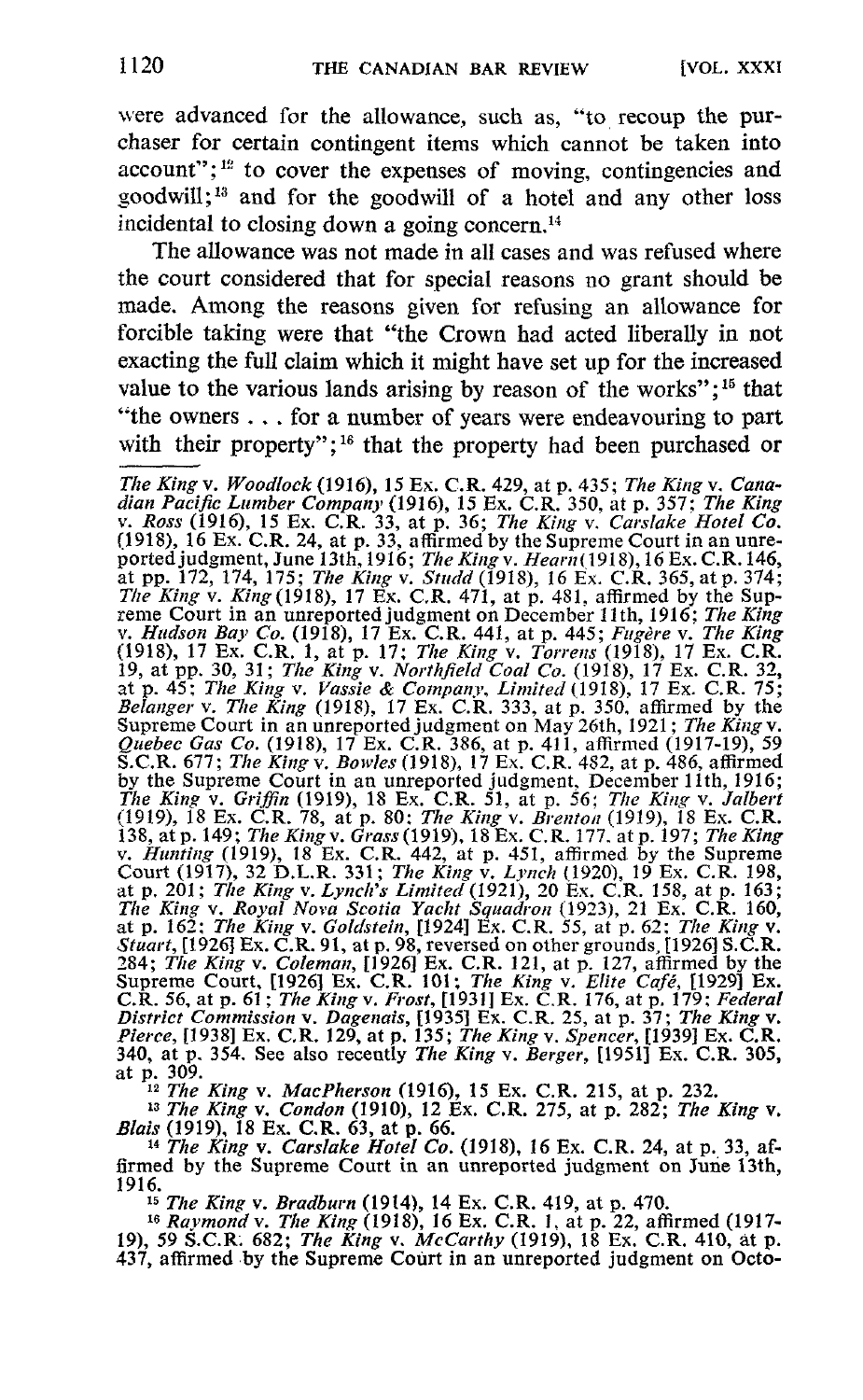held for purposes of speculation:  $17$  and that the property was unoccupied and earned almost no revenue.<sup>18</sup> Although ten per cent was the usual allowance, a smaller percentage was sometimes granted for specific reasons.<sup>19</sup> So general was the practice of making an allowance for compulsory taking that in 1914 the order in council bringing into force the War Measures Act provided specifically that in expropriations under that statute no allowance would be made for compulsory taking.<sup>20</sup>

The majority of cases in the Exchequer Court up to 1942, when Thorson J. was appointed president, granted the allowance. After his appointment, Angers J. continued . the practice, although the other judges largely discontinued it until after a series of three decisions of the Supreme Court in the cases of Diggon-Hibben, Lavoie and Woods Manufacturing Company, rendered in 1949, 1950 and 1951, respectively. Thorson P. has repeatedly expressed the opinion that there is no justification for the allowance. $21$  In the Sisters of Charity case<sup>22</sup> he traces the history of the practice in England and Canada in great detail, and at page 142 sets forth his reasons for believing that the practice, should be abolished by statute:

As I saw it, the Court was not obliged in law to grant any additional allowance. No Act of Parliament, either English or Canadian, authorized it and no rule of law required it . The only reason for granting it was the English practice to which <sup>I</sup> have referred. But that practice had been formally abolished in England in 1919, which was subsequent to the decision in the Hunting case, supra, in the case of all expropriations of the same kind as those made in Canada under the Expropriation Act and I could not see any reason why a practice should continue to be maintained in Canada when the English practice on which it was dependent had itself ceased to exist. Moreover, considerations of principle similar to those that led to.the abolition of the practice in England weighed strongly with me, namely, that where property

ber 11th, 1931. But see contra, *The King v. Carslake Hotel Co.* (1918), 16<br>Ex. C.R. 24, at p. 33.<br><sup>17</sup> The King v. Picard (1918), 17 Ex. C.R. 452, at p. 460, affirmed by the<br>Supreme Court in an unreported judgment, March

*Lynch's Limited* (1921), 20 Ex. C.R. 158, at p. 163.

<sup>19</sup> The King v. MacPherson (1916), 15 Ex. C.R. 215, at p. 232. See more<br>recently *The King v. Richardson*, [1951] 3 D.L.R. 653, at p. 674 (Cameron<br>1

J.).<br><sup>20</sup> The King v. Halifax Graving Dock (1921), 20 Ex. C.R. 44, at p. 54.<br><sup>21</sup> The King v. Tharnes I was 1, 1961, The C.R. 44, at p. 1964. The <sup>21</sup> The King v. Thomas Lawson Ltd., [1948] Ex. C.R. 44, at p. 106; The King v. Diggon-Hibben, April 15th, 1948, unreported; The King v. Woods Manufacturing Company, [1949] Ex. C.R. 9, at p. 59, reversed [1951] S.C.R. 504 The Queen v. Potvin, [1952] Ex. C.R. 436, at p. 446; The Queen y. Cowpér,<br>[1953] Ex. C.R. 107, at p. 113.<br>[1953] Ex. C.R. 107, at p. 113. <sup>18</sup> The King v. Hearn (1918), 16 Ex. C.R. 146, at p. 176<br> *Lynch's Limited* (1921), 20 Ex. C.R. 158, at p. 163.<br>
<sup>19</sup> The King v. MacPherson (1916), 15 Ex. C.R. 215, at p.<br>
recently The King v. Richardson, [1951] 3 D.L.R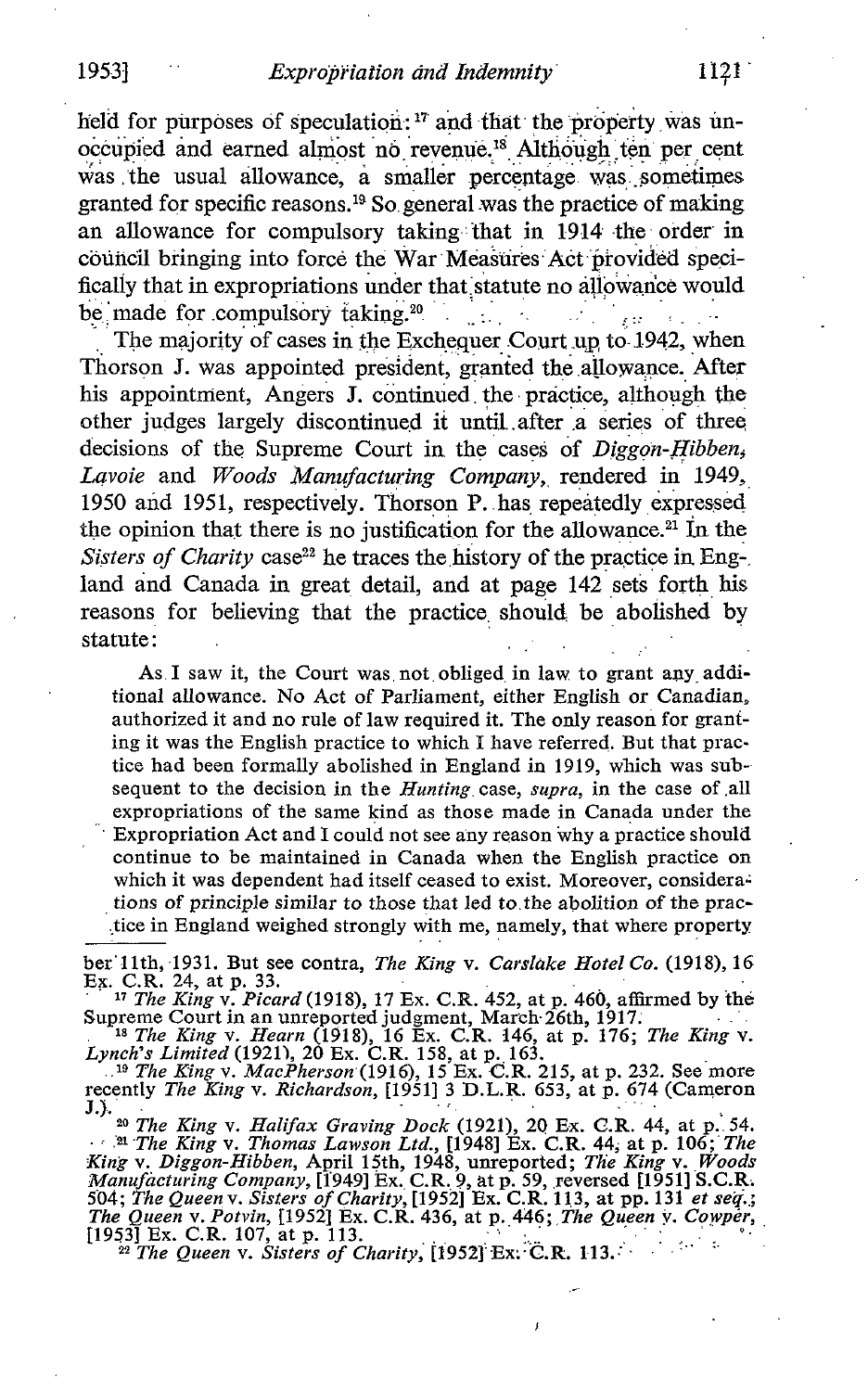has been lawfully expropriated by the government pursuant to an Act of Parliament and Parliament has determined that the compensation payable to its owner shall be measured by the value of the property to him the Court ought not to give him ten per cent more than its value. Consequently, since the owner had no legal right to an additional allowance for, compulsory taking, I did not give him any. It was, and still is, my view that where all the proper factors of value have been taken into account and adequate compensation has been awarded there is no justification in principle for any additional allowance for compulsory taking and that such an allowance is an unwarranted bonus.

From 1951 until the present time, four of the six reported judgments of the Exchequer Court have awarded something for forcible taking. In the Sisters of Charity case, The King v. Northern Empire Theatres<sup>23</sup> and The Queen v. Cowper,<sup>24</sup> Thorson P., following the decisions of the Supreme Court which will presently be referred to, allowed ten per cent. He refused to make any such allowance in The Queen v. Potvin,<sup>25</sup> because he considered that there were not in that case the uncertainties required under the recent jurisprudence of the Supreme Court to justify granting it. In the King v. Richardson,<sup>26</sup> Cameron J. awarded only five per cent because, at the time of the taking, the owner was not in possession and had no intention of resuming possession ; and he appears to have made no allowance for forcible taking in The King v. MacCulloch, $27$  for his judgment contains no mention of it .

IV

Coming now to the jurisprudence of the Supreme Court of Canada, the earliest judgment on this matter known to me is Dodge v. The  $King<sub>1</sub><sup>28</sup>$  where Idington J. said, "There may be added as usually is added, a percentage to cover contingencies of many kinds". Subsequent judgments<sup>29</sup> made an allowance of ten per cent for compulsory taking without reasons or comment, other than that the owner was dispossessed against his will. In The King v. Larivée,<sup>30</sup> it was held that the allowance could not be claimed as of right in all circumstances, but no indication was given as to when it could or could not be claimed. In Berlin v. Berlin & Waterloo Street Ry.,<sup>31</sup> no allowance was made for compulsory taking because the special

 $^{23}$  [1951] Ex. C.R. 321, at p. 333.  $^{24}$  [1953] Ex. C.R. 107, at p. 113.

 $26$  [1951] 3 D.L.R. 653, at p. 674.

<sup>27</sup> [1951] Ex. C.R. 59.<br><sup>28</sup> (1906), 38 S.C.R. 149, at p. 156.<br><sup>29</sup> The King v. Trudel (1914), 49 S.C.R. 501, at p. 517, leave to appeal<br>to P.C. refused, May 20th, 1914; *Lake Erie & Northern Ry.* v. *Schooley*<br>(1915-16) 562, at pp. 574, 576. <sup>30</sup> (1917-18), 56 S.C.R. 376.

 $^{28}$ [1951] Ex. C.R. 321, at p. 333.<br>  $^{26}$ [1952] Ex. C.R. 436, at p. 446.<br>  $^{27}$ [1951] Ex. C.R. 59.

<sup>31</sup> (1910), 42 S.C.R. 581, at p. 599.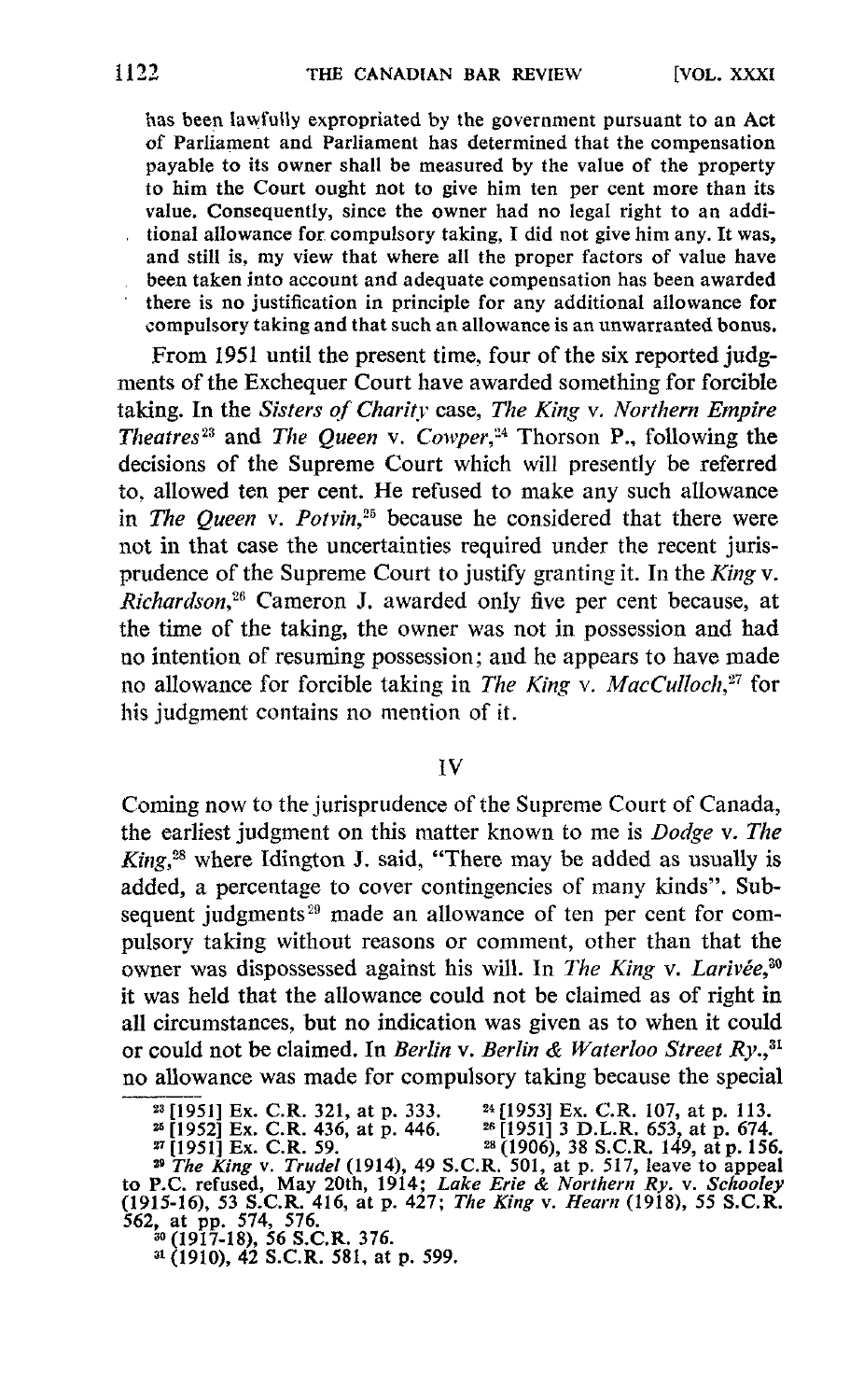statute giving the town the right to take over the railway did not provide for it.

The allowance for compulsory taking was first considered at length by the Supreme Court in 1917 in The King v. Hunting, $32$ where counsel for the appellant unsuccessfully challenged the legality of the allowance of ten per cent made by, the trial judge. The reasons given by the four judges who favoured the allowance varied. Fitzpatrick C.J. was of the opinion that in most cases the allowance should be granted, saying at page 331 :

The allowance of  $10\%$  for compulsory purchase has. become so thoroughly established a rule from the innumerable cases both here and in England in which it has been awarded almost as a matter of course, that I certainly should not be prepared 'to countenance its being questioned in any ordinary case.

At the time of the passing of the Consolidated Lands Clauses Act, 1845, it was suggested that 50 $\%$  should be the allowance for compulsory purchase; this, however, was too high and long experience has proved that 10  $\frac{7}{4}$  is a reasonable sum to add to cover anything not included in the actual valuation. That owners may have such further claims if they are to be fully compensated for the taking of their property may, I think, be seen in the present cases, where they have been brought before two Courts. before they can recover the compensation to which they are entitled. I suppose it is well known that the costs they can recover from the Crown do not represent the expense to which they are put in such litigation. That this charge should be open to dispute and be specially fixed in each case would be, I think, disastrous. The  $10\%$  allowance does not, of course, propose to be anything but a covering charge, and perhaps there might be'cases in which-it ought not to be allowed. In ordinary cases such as the present and where allowed by the Judge, <sup>I</sup> do not think it should ever be questioned in this Court.

Idington J. stated that, although there was no rule of law requiring the usual allowance of ten per cent, ten per cent is no more, and is often less, than justice demands. He cites the case of a man holding property as an investment. When it is expropriated he is put to expense, loss of revenue and inconvenience in finding another investment. Idington J. infers that no. allowance should be made where the owner has been trying to get rid of his property or where he has bought as a speculation. Duff J. dismissed the appeal, giving no reasons. Anglin J. at page 334 applied the allowance to the total value of the property to the owner, including special adaptability:

... the legality of including ... something to cover incidental and contingent losses and inconvenience is unquestionable; but the author-

<sup>32 (1917), 32</sup> D.L.R. 331. See also City of Montreal v. McAnulty, [1923] S.C.R.  $273$ , at p. 278 (Idington: J.).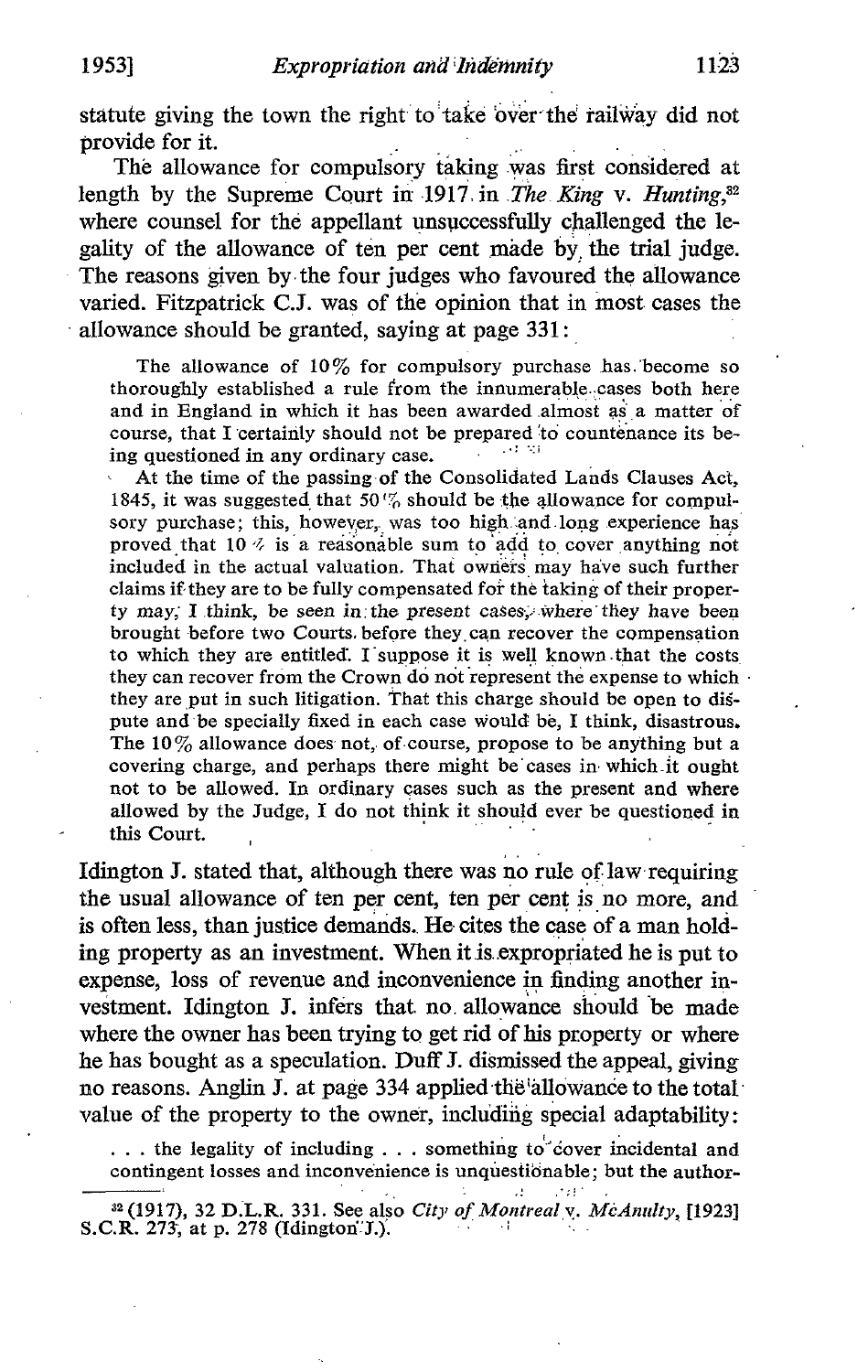ity for fixing the additional allowance at  $10<sup>c</sup>$ , depends entirely upon practice .

When such an important item of inconvenience and possible loss as disturbance in occupation . . . is wholly absent . . . <sup>I</sup> think <sup>a</sup> substantial reduction in the allowance of  $10\%$  may well be made.

In this case Anglin J. granted four per cent for disturbance (that is, forcible taking) and six per cent "to cover all other expenses, damage and inconvenience to the deprived owner entailed by the taking of his property", and pointed out that four per cent, like ten per cent, is an arbitrary figure. He expressed the opinion that the allowance should be greater where there has been actual disturbance of possession or serious inconvenience . Brodeur J., dissenting, thought that, since the compensation was generous and there had been no disturbance, no allowance should be made for compulsory taking. In the result, therefore, three of the five judges granted ten per cent, one granted only four per cent on the facts of the case, and one thought no allowance should be made.

This question was next considered, almost thirty years later, in Irving Oil Company Ltd. v. The King, where an appeal was allowed from the unreported decision of O'ConnorJ. in the Exchequer Court, because, inter alia, he had made no allowance for compulsory taking. No detailed reasons for granting the allowance were given other than in the reasons for judgment of Rinfret C.J. and Kerwin J.:

Under the circumstances of this case, the Appellant is entitled to ten per cent for compulsory taking, on the total of the above items, \$7013.50, or \$701.33.<sup>33</sup>

The reasons of the other three judges, Rand, Hudson and Estey J. make an allowance for forcible taking without comment.

The next judgment in chronological order is the 1949 judgment in Diggon-Hibben v. The King, $34$  where an unreported judgment of Thorson P, was appealed on the ground *inter alia* that no allowance had been made for forcible taking. In this case Rand J. (with whom Taschereau J. concurred) said:

In the case of Irving Oil v. The King, it was held that while an allowance of ten per cent for compulsory taking is not a matter of right, in circumstances presenting difficulty or uncertainty in appraising val- , ues, such as were found there, the practice of making that allowance applied. Similar circumstances are present here.  $\ldots$ . For that reason, <sup>I</sup> think the allowance should be made.

It should be pointed out that the *Irving Oil* case, as reported in the Canada Law Reports, did not hold that the allowance could be made in circumstances presenting difficulty or uncertainty, for

 $33$  [1946] S.C.R. 551, at p. 556.  $34$  [1949] S.C.R. 712, at p. 713,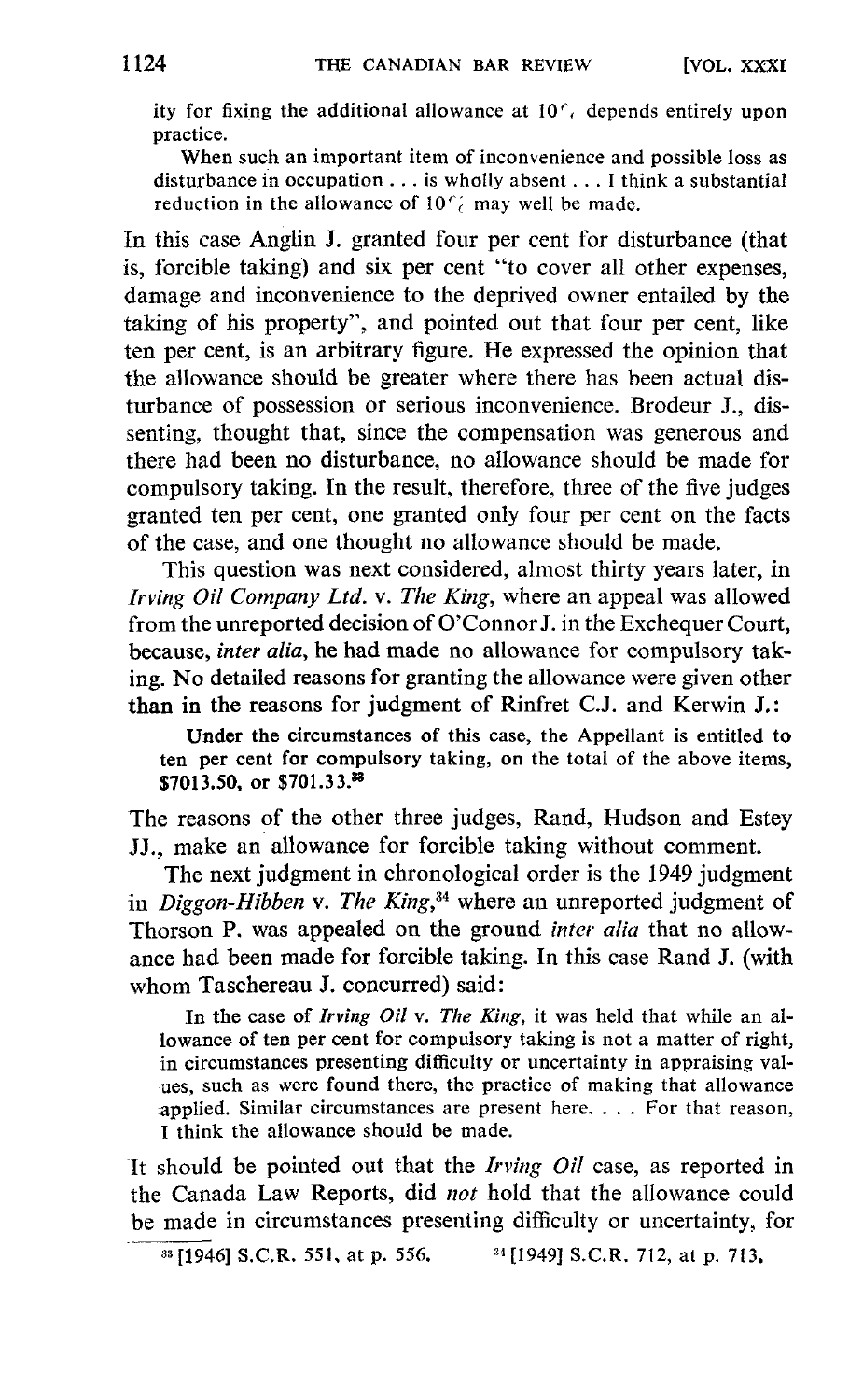in the reasons for judgment no reasons were given for the allowance.<sup>35</sup> The reasons given by Estey J. for maintaining the appeal (which I have already quoted in part) are more convincing. After pointing out that there was a long established practice of granting an allowance for compulsory taking, apart from an allowance for disturbance, he says at page 720:

The amount allowed may be varied and there are cases where, having regard to the circumstances, no allowance should be made, but with great respect, the circumstances in this case do not distinguish it from those cases in which an amount for compulsory taking was allowed.

Locke J., with Rinfret C.J., was of the opinion that thé allowance is not a matter of right and could not be justified in the circumstances of the case.

The next Supreme Court judgment is The King v. Lavoie, rendered in 1950 but not reported,<sup>36</sup> where Taschereau J., speaking for the court, said:

Le contre-appellant soumet en second lieu, qu'il a droit à un montant supplémentaire de 10 pour cent de la compensation accordée pour dépossession forcée . Ce montant additionnel de 10 pour cent <sup>n</sup>'est pas accordé dans tous les cas d'expropriation, et ce n'est que dans les causes où il est difficile par suite de certaines incertitudes dans l'appréciation du montant de la compensation qu'il y a lieu de l'ajouter à l'indemnité. . . . Ici, on ne rencontre pas des circonstances qui existaient dans les deux causes que je viens de citer et qui alors ont justifié l'application de la règle. Il n'a pas été demontré qu'il existait des eventualités inappréciables et incertaines impossibles à évaluer au moment du procès.

Finally, in 1951 in The King-v. Woods Manufacturing Company Limited,<sup>37</sup> the Supreme Court maintained an appeal from a judgment<sup>38</sup> of Thorson P. on the ground, among others, that he had failed to award the additional amount for forcible taking, but it gave no detailed reasons why it considered the allowance justified and stated no new principles for awarding or refusing it.

In cases under federal statutes the ten per cent has usually not been applied to the allowance, if any, for injurious affection, but: merely to the value of the land and buildings actually taken. No convincing reason has been advanced for not applying it to the total damages, and recent judgments of the Exchequer Court<sup>39</sup> and

<sup>37</sup> [1951] S.C.R. 504, at p. 515. <sup>38</sup> [1949] Ex. C.R. 9; at p. 59, <sup>39</sup> *The Queen v. Sisters of Charity*, [1952] Ex. C.R. 113, at pp. 147-148. See also *Hunting v. The King* (1917), 32 D.L.R. 331, *per* Anglin J. at p.

 $\overline{\text{35}$  See on this point *Re West Canadian Hydro*, [1950] 3 D.L.R. 321, at p. 435.

<sup>&</sup>lt;sup>36</sup> December 18th, 1950, cited in *The Queen v. Sisters of Charity*,  $[1952]$ Ex. C.R. 113, at p. 144; and The Queen v. Potvin, [1952] Ex. C.R. 436, at p. 446.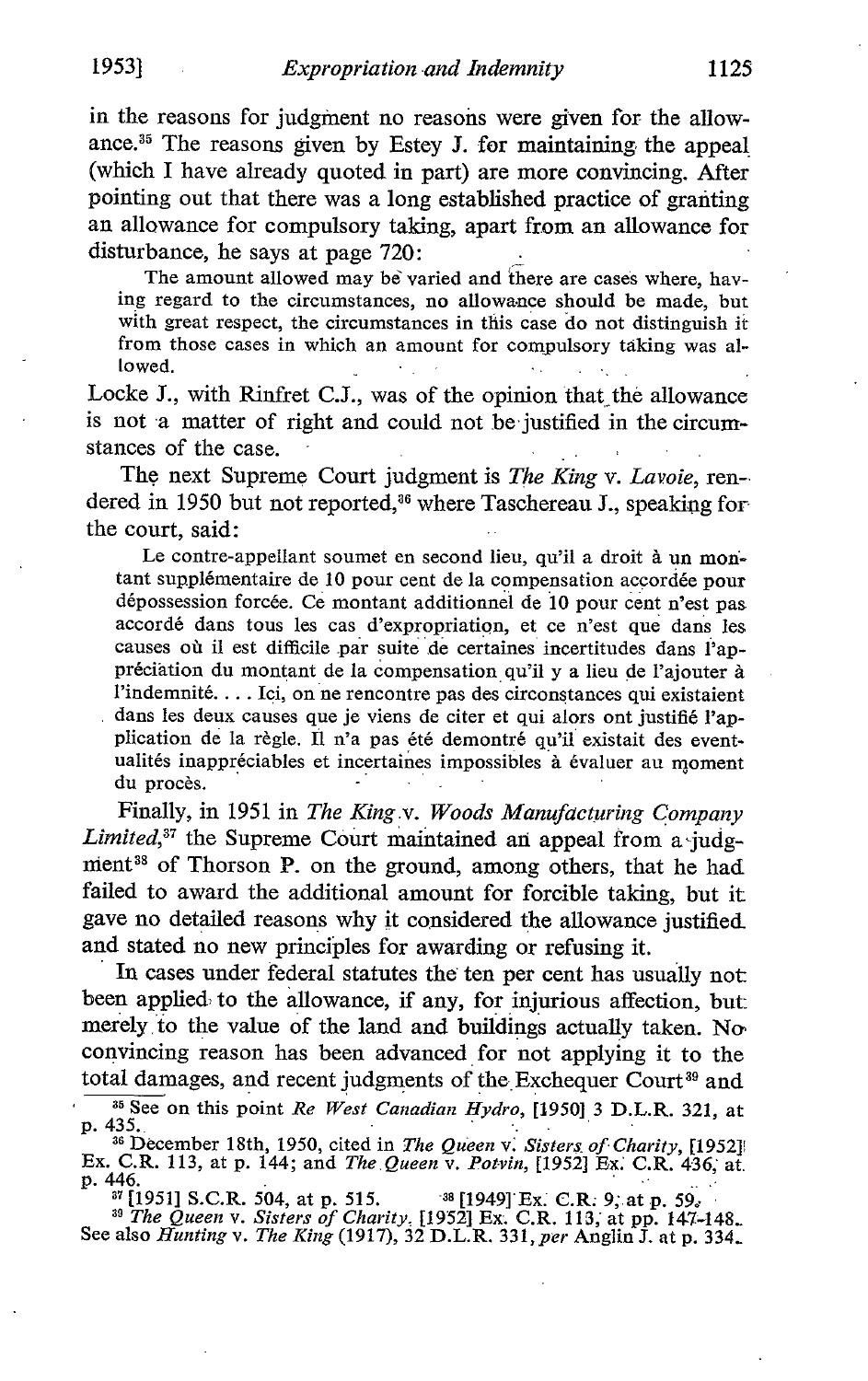the Supreme Court of British Columbia" have calculated the ten per cent upon the entire indemnity, rightly so in my opinion. In the case of the expropriation of a large commercial undertaking, as of land and buildings, the allowance for forcible dispossession should be made unless expressly excluded by the expropriation statute.<sup>41</sup>

V

Now what is the attitude of the provincial courts to the matter of compensation for forcible dispossession? The courts of Ontario, Nova Scotia, New Brunswick, British Columbia, Alberta, Saskatchewan and Quebec recognize the allowance, although (except in Quebec from 1937 to 1940) there has never been any express statutory authority for it. In Ontario an allowance has frequently been made for compulsory taking, although it has not been granted in every case, and sometimes less than ten per cent has been awarded. The cases are adequately summed up in The Canadian Encyclopedic Digest (Ontario) thus:

The arbitrators may award to the owner a reasonable sum over and above the amount of his actual damage resulting from such expropriation in order to compensate him for such matters as personal expenses, trouble, inconvenience, or loss of time, occasioned by the expropriation proceedings and expropriation itself, but which cannot properly be regarded as forming a part of such damage. It is not the law that the amount of such compensation is to be fixed on a percentage basis ; it is dependent on the facts of each case.<sup>42</sup>

Various reasons have been given for making the allowance. In Torrance v. Province of Ontario,<sup>43</sup> Mulock C.J., with whom Kelly J. and Masten J. concurred (Rose J. dissenting), said :

There is ample authority for arbitrators in a compulsory arbitration awarding to the owner . . . <sup>a</sup> reasonable sum over and above the amount of his actual damage in order to compensate him for . . . personal expenses, trouble, inconvenience, or loss of time.

In Berlin & Waterloo Railway v. Berlin, Moss C.J.O. justified the allowance as being "in the nature of a solatium to an owner who is deprived against his will of the proprietorship of his land and of the right to hold and enjoy it at his pleasure and to sell or not, as he sees fit".<sup>44</sup>

 $\frac{40 \text{ } \text{Re} \text{ } \text{West} \text{ Canadian Hydro Co., } [1950] \text{ } 3 \text{ D.L.R. } 321, \text{ at p. } 439.$ 

<sup>11</sup> *Ibid.*<br>
<sup>42</sup> Vol. 2, p. 595. See also: *Watson v. City of Toronto* (1917), 38 O.L.R.<br>
103; *Forbes v. Toronto*, [1930] 2 D.L.R. 650, at p. 653 (C.A.). In *Lennox*<br> *v. Toronto Board of Education* (1925-26), 58 O.L.R

Appeal reduced an allowance from ten to six per cent.<br>
<sup>43</sup> (1923), 52 O.L.R. 325, at p. 327 (C.A.).<br>
<sup>44</sup> (1908), 19 O.L.R. 57, at pp. 73-74; reversed (1910), 42 S.C.R. 581, at p. 599.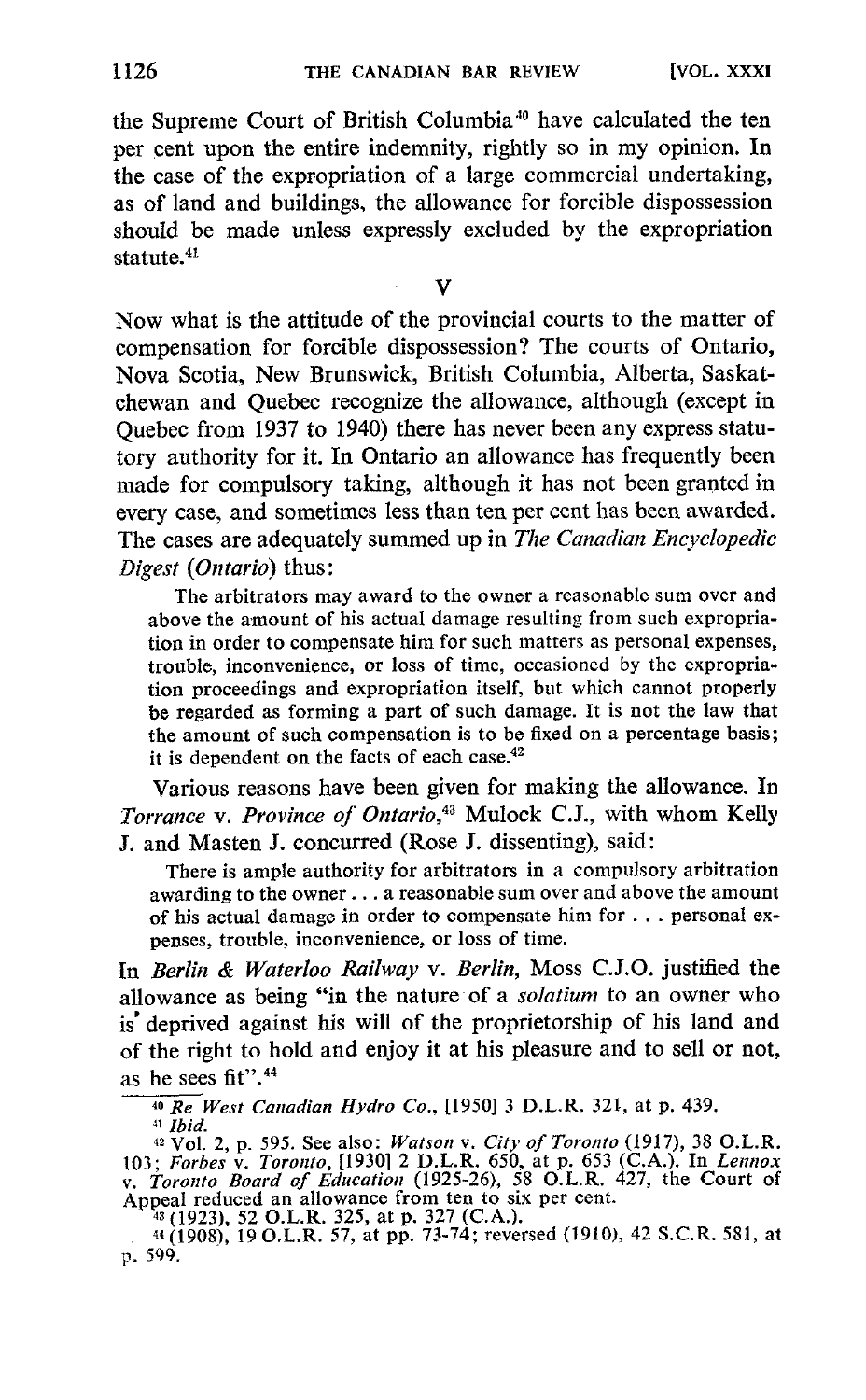From 1947 until the present time the Ontario Municipal Board and the Court of Appeal of Ontario have made an award of ten per cent for compulsory taking in seven cases, $45$  and I know of no reported case in Ontario since 1947 where it has been refused. It has also been approved in Alberta by the Board of Public Utility Commissioners<sup>46</sup> and by the courts of appeal of Nova Scotia and New Brunswick,<sup>47</sup> and the New Brunswick judgment was confirmed by the Privy Council.<sup>48</sup> In two recent decisions of the Supreme Court of British Columbia, involving the expropriation of considerable commercial undertakings, ten per cent was awarded for compulsory dispossession.<sup>49</sup> In the West Canadian Hydro case, Wilson J. said at page 435 that the allowance is the rule rather than the exception and that in an ordinary case the burden is on the expropriating party "to suggest some reason for refusing the allowance rather than on the owner to prove the existence, in his case, of the reasons named by the various learned Judges for making the allowance".

In Quebec, except under the Expropriation Act of  $1937^{50}$  (which was in force only until 1940 and which expressly provided in section 15 for an indemnity of fifteen per cent for forcible taking), there is not and never has been any general text of law expressly granting an allowance for forcible taking. In the 1944 special act<sup>51</sup> providing for the expropriation of the undertaking of the Montreal Light, Heat & Power and Montreal Island Power Companies and of the shares of Beauharnois Light, Heat & Power Company, ten per cent was provided for forcible taking. Notwithstanding the absence of statutory authority, there were, before 1937, numerous absence of statutory authority, there were, before 1937, numerous

47 O'Mullin v. Eastern Trust (1915), 21 D.L.R. 375, at p. 377 (N.S.C.A.);<br>Inglewood Pulp & Paper Co. v. New Brunswick Electric Power Commission,<br>[1927] 3 D.L.R. 967, at p. 980 (N.B.C.A.).

48  $[1928]$  4 D.L.R. 82 (P.C.).<br><sup>49</sup> Re Nanaimo-Duncan Utilities,  $[1950]$  3 D.L.R. 461, at p. 486; and<br>West Canadian Hydro  $[1950]$  3 D.I. P. 321, at p. 437. See also durations Re West Canadian Hydro, [1950] <sup>3</sup> D.L.R 321, at p. 437. See also Armstrong v. New Westminster Harbour Board, [1929] 2 D.L.R. 150, at p. 153.<br>50 1 Geo, VI c. 93, Applied in Belancer y. Ladys (1939), 67 K I.

<sup>50</sup> 1 Geo. VI, c. 93. Applied in *Belanger v. Leduc* (1939), <sup>67</sup> K.B. 371;<br>*ignas v. Limoges* (1939), 77 S.C. 29; *Biggud v. Eletsber* (1939), 45 **P.** I. Carignan v. Limoges (1939), <sup>77</sup> S.C. <sup>29</sup> ; Rigaud v. Fletcher (1939), <sup>45</sup> R.J. 456; Leduc v. Michaud (1940), 78 S.C. 66; Côté v. Montreal, K.B.M. No.<br>2670, a judgment of the Court of Appeal, dated November 21st, 1946, reported in summary only at [1946] K.B. 811.<br><sup>51</sup> 8 Geo. VI, c. 22, ss. 5, 11 and

the Montreal Tramways Company, 14 Geo. VI, 1950, c. 79, s. 37.

<sup>&</sup>lt;sup>46</sup> Lafferty v. Trenton Public Utilities,  $[1947]$  O.R. 307, at p. 319 (C.A.);<br>vdan Warshouses I td. y. Toyonto,  $[1051]$  O.W.N. 466, at p. 468 (C.A.); Hayden Warehouses Ltd. v. Toronto, [1951] O.W.N. 466, at p. 468 (C.A.);<br>Assaf v. Toronto, [1953] O.R. 595, at p. 608 (C.A.); Townsend v. Upper<br>Thames Authority, [1953] O.W.N. 401, at p. 402 (O.M.B.); Hill v. Upper<br>Thames A Thames Authority, [1953] O.W.N. 471, at p. 472 (O.M.B.); Pawson v.<br>
Sudbury, [1953] O.W.N. 932 (C.A.).<br>
<sup>46</sup> Re Pipe Line Act, [1948] 2 W.W.R. 20, at p. 33. For Saskatchewan,<br>
see Re Power Commission Act, [1930] 1 D.L.R.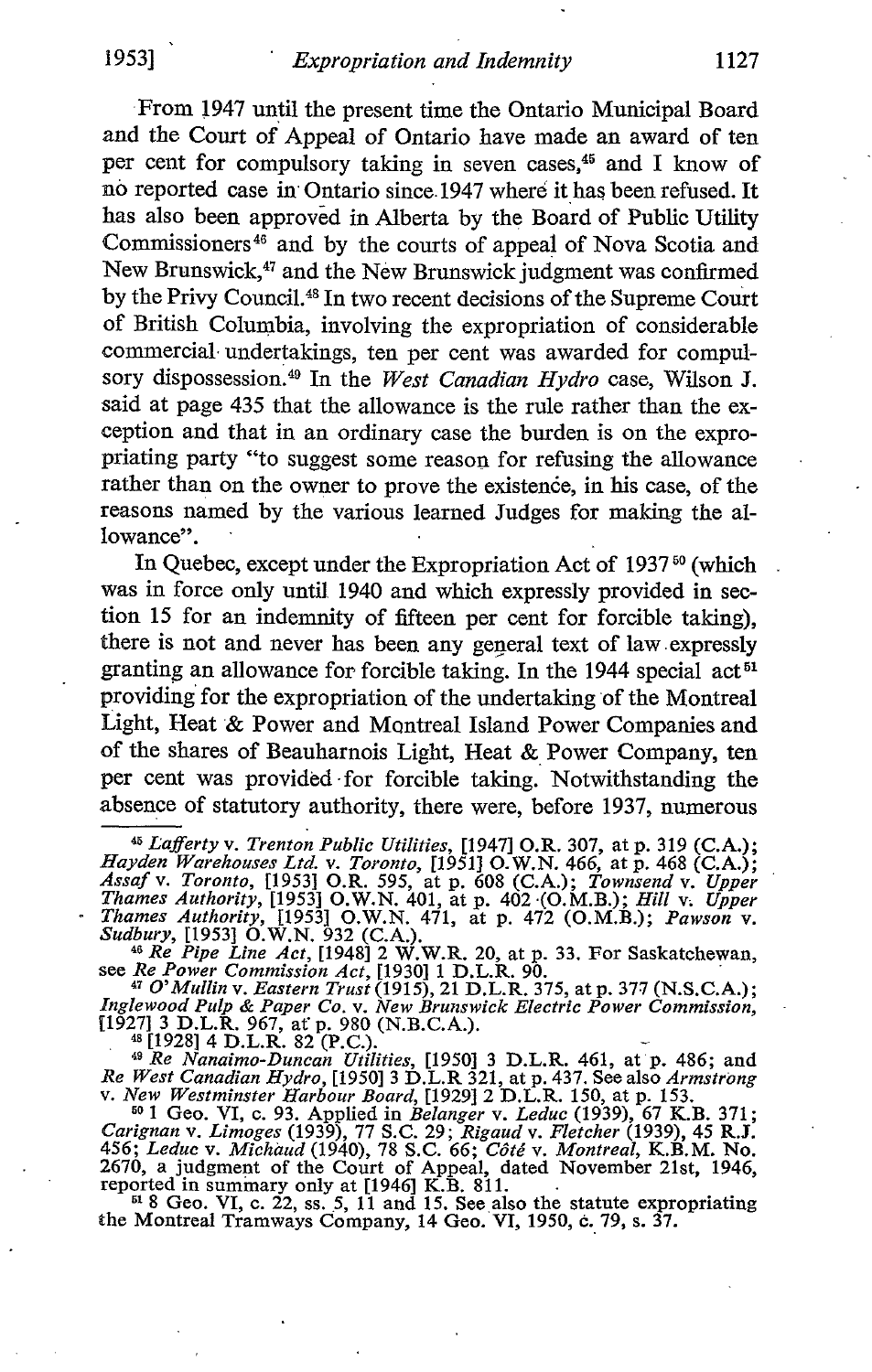indements of Ouebec courts<sup> $52$ </sup> granting or approving an allowance for forcible taking on varying grounds, which included general inconvenience, damages, forcible dispossession, general expenses to which the owner had been put, including the costs of preparing his case, and long accepted practice.

In Pointe aux Trembles v. Archambault,<sup>53</sup> the president of the Public Service Board, applying the law as it stood after the repeal of the Expropriation Act of 1937, said :

Les auteurs et une jurisprudence constante de nos tribunaux civils et de la Commission des Services Publics ont consacré la coutume, d'ajouter à la valeur intrinsèque de l'immeuble un  $10^{17}$  pour indemniser le propriétaire, en cas de dépossession forcée. La Régie est d'avis qu'il <sup>y</sup> <sup>a</sup> lieu de suivre cette coutume. . . .

In 1948 the granting of ten per cent for forcible taking was approved by all five judges of the Quebec Court of Appeal who sat in Robitaille v. Cité de Ouébec,<sup>54</sup> although two dissented on other grounds, and again in  $1953<sup>55</sup>$  the Court of Appeal unanimously maintained an appeal because *inter alia* no allowance had been made for forcible taking. In the province of Quebec the ten per cent is usually applied, not merely to the value of the land, but to the entire compensation, including injurious affection and other indirect damage.<sup>56</sup>

### VI

If the *Lavoie* case is the last word from the Supreme Court of Canada (and it is hoped that it is not), the allowance for compulsory purchase will be made only if it is difficult accurately to assess the compensation and if there are "des éventualités inappréciables et incertaines impossibles â évaluer au moment du procès". Consequently it will be made in very few cases. In Stuart v. Bank of

 $\frac{52}{100}$  Gatineau Power Co. v. Selwyn (1928), 45 K.B. 290; Gatineau Power<br>y. Eleming (1928), 45 K.B. 438; Dutrisce y. Barroy (1929), 46 K.B. Co. v. Fleming (1928), 45 K.B. 438; Dutrisac v. Perron (1929), 46 K.B.<br>317, at p. 324; Montpetit et Taillefer, Droit Civil, Vol. 3, p. 127. See also:<br>*MacLaren Co. v. Lauzon* (1934), 56 K.B. 515.<br><sup>83</sup> (1941), 47 R.J. 187,

<sup>&</sup>lt;sup>54</sup> [1948] K.B. 787. See also: Attorney General of Province of Quebec v.<br>Denis, K.B.M. No. 2067, an unreported judgment of the Court of Appeal,<br>dated November 27th, 1942; Côté v. Montreal, supra; Amusement Realty<br>Co. v. Appeal, dated June 23rd, 1949, reported in summary only at [1949] K.B.<br>562

<sup>562.</sup> <sup>55</sup> Isabelle v. Attorney General of the Province of Quebec, [1953] Q.B. <sup>747</sup> ; Three Rivers v. Takefnaan, K.B.Q. 4499, <sup>a</sup> judgment of the Court of Appeal dated February 13th, 1933, reported in summary only at [1953] Q.B. 240.

<sup>&</sup>lt;sup>56</sup> Gatineau Power Co. v. Selwyn (1928), 45 K.B. 290; Isabelle v. At-<br>torney General of the Province of Quebec, [1953] Q.B. 747. Contra: Cannon J. in Gatineau Power Co. v. Fleming (1928), 45 K.B. 438, at p. 442.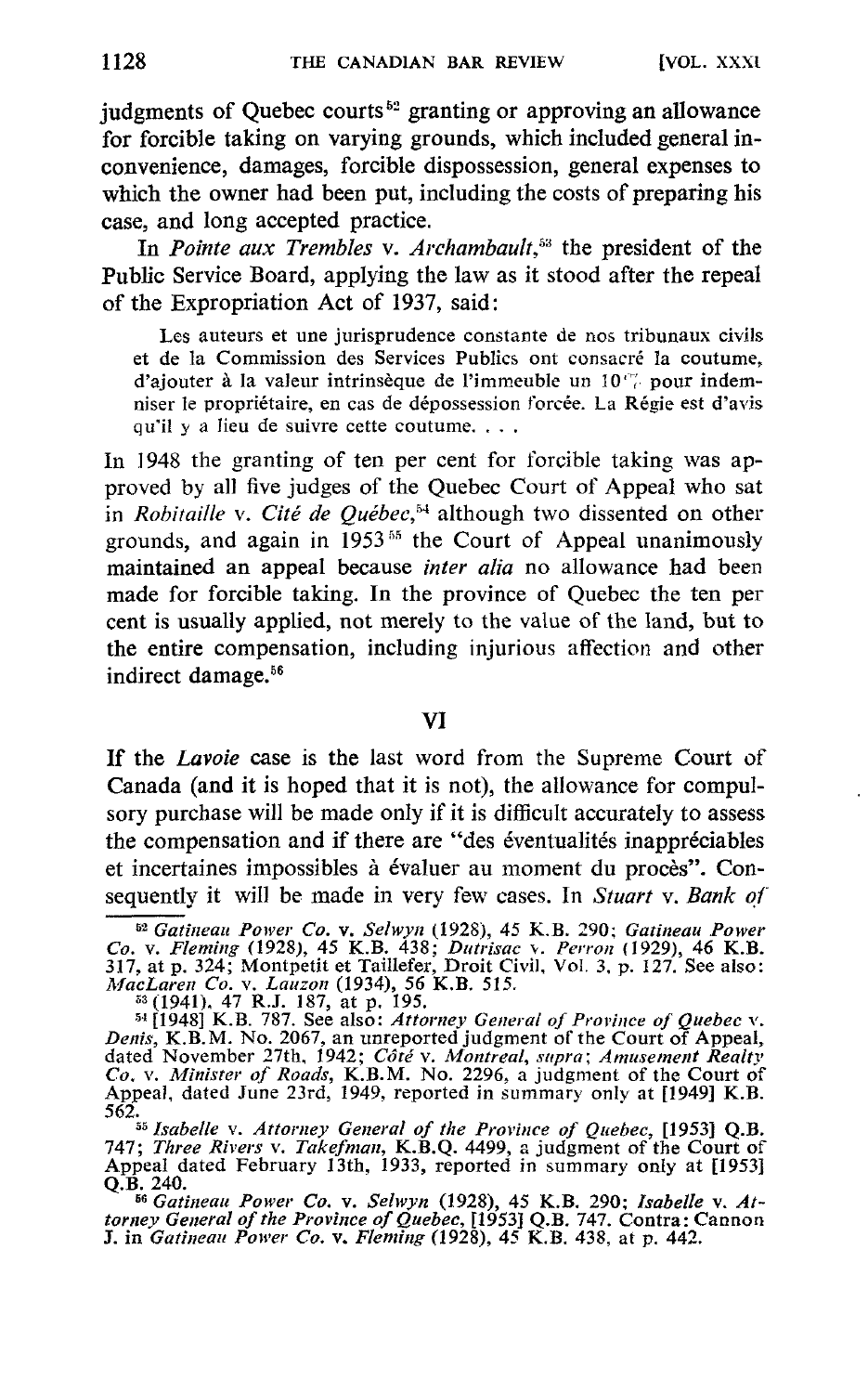$Montreal<sub>57</sub>$  the Supreme Court said it was bound by its own previous decisions except (to use the words of Duff J.) "in very exceptional circumstances". The decision in the Lavoie case would grant the allowance only in cases where it is difficult to assess the. compensation; in the *Hunting* case the majority of the court were in favour of awarding the allowance in all ordinary cases and of refusing it only if there were some particular reason. In the Lavoie case no mention is made of the earlier judgment, so that the' court has in effect overruled the earlier judgment without referring-to it expressly.

The criterion laid down in the Lavoie case is vague and difficult of application and no guidance is given on what eventualities or uncertainties are sufficient to justify the allowance . While it appears that the allowance will be made in very few cases, it will be extremely difficult for lawyers to advise their clients whether or not to claim it. It will be equally difficult for judges to determine whether, in any given case, the task of evaluating the indemnity (always far from easy) is of sufficient complexity to justify granting the allowance.

At the present time, an owner of land, expropriated by the federal government, would probably not receive from the Exchequer Court or Supreme Court compensation for forcible taking, whereas if the same property were taken by, a provincial government he would likely be awarded ten per cent by a provincial court.

The arguments advanced by opponents of the allowance are not convincing. I do not think the fact that the allowance was abolished by statute in England in 1919 in cases of expropriation by the central government or local or public authorities is any reason why Canada should do likewise. The. owner is entitled to full compensation from the government as from any one else. Moreover, <sup>I</sup> am unable to see that the allowance is an unwarranted bonus. Even when compensation has been calculated and awarded for property taken and for incidental damage, comprising such items as injurious affection, it must not be forgotten that the owner is in most cases extremely unwilling to part with his property and is entitled to be indemnified for the fact that it has been taken against his will. Then it is well known that the costs awarded a successful plaintiff never compensate him fully for the out-ofpocket costs of the litigation; and certainly never compensate him in any degree for the loss of his own time in preparing for and attending at the trial. Again, it is difficult enough to assess damages

 $\frac{157}{1909}$ , 41 S.C.R, 516, at p. 535,

도로 오리<br>인증: 1